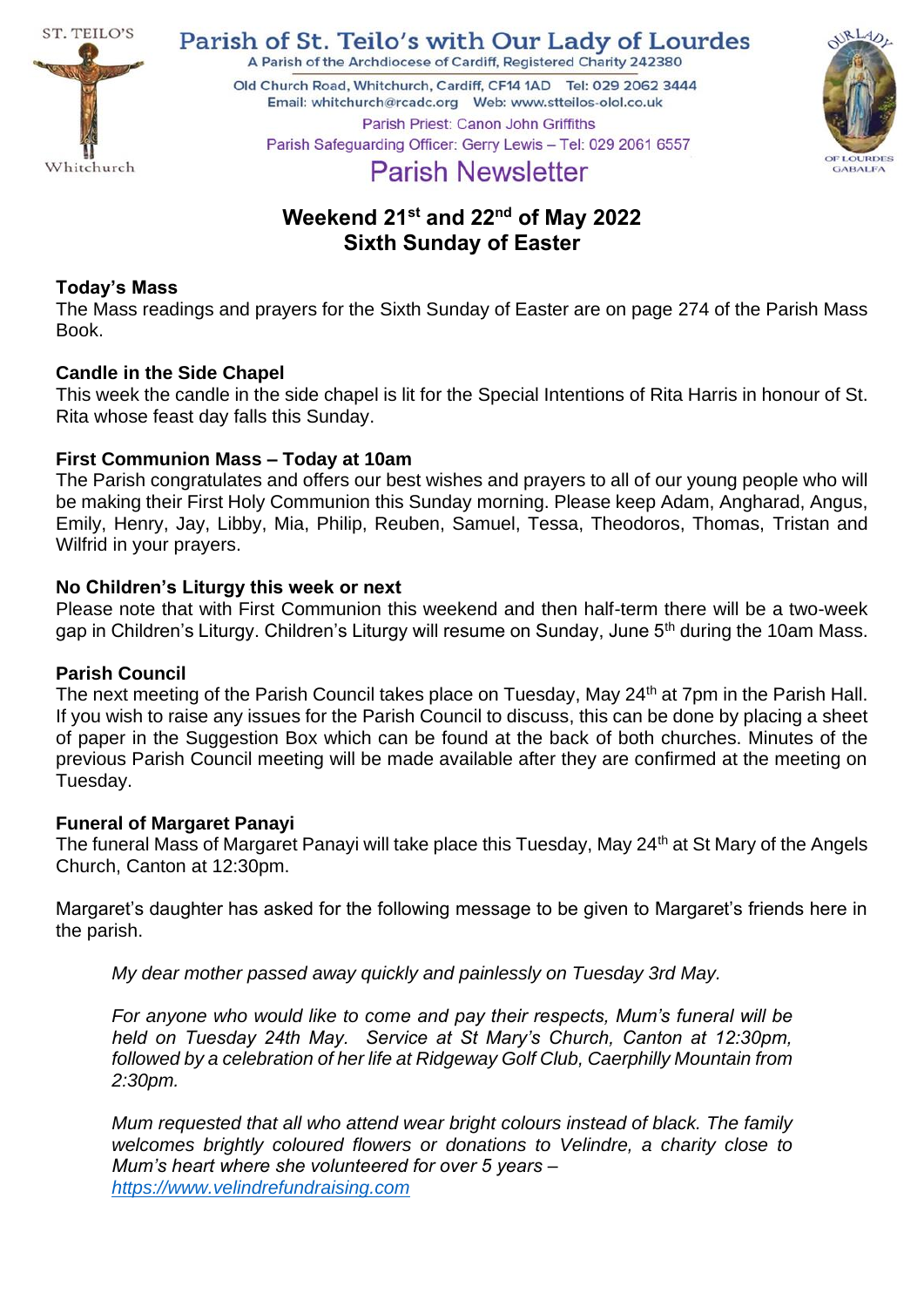## **Ascension Thursday – Holiday of Obligation**

Thursday is the great solemnity of the Ascension of Our Lord into heaven. It is a Holyday of Obligation on which all Catholics are expected to attend Mass. Masses in the parish are at 10am at St. Teilo's and at 6pm at Our Lady of Lourdes. There are also three Polish Masses for the solemnity at Our Lady of Lourdes if these are more convenient for you. The celebrations of Mass in Polish will be on Wednesday at 6pm (Vigil Mass), Thursday at 10am and 7pm.

Please note that the English language Mass is at 6pm on Thursday Evening to facilitate the times of the Polish Masses which have already been scheduled.

#### **Parish Rosary Prayer Group**

The Parish Rosary Prayer Group meets on the last Thursday of each month at 2.00pm in Ty Mair, 19 Heol y Waun CF14 1LB at the junction of Heol Gabriel and College Road. The group members have intercessory prayer, read and discuss the following Sunday's Gospel, pray the Rosary, pray the 3 o'clock prayer and the Divine Mercy Chaplet, and have a cuppa! The next meeting takes place on Thursday, May 26<sup>th</sup>. Prayer requests welcome. For further details contact Christine Searle 07771161259. All are welcome to attend.

#### **Requiem Mass - Gregory Hoyle**

The Requiem Mass for Gregory Hoyle takes place at midday on Thursday at St. Teilo's. This Mass also fulfils the obligation for the Solemnity.

#### **Adoration and Exposition**

There will be Adoration and Exposition of the Blessed Sacrament on Friday this week from 10.30am to midday. Why not come along to spend time in silent prayer and adoration before the Lord?

#### **Whitchurch, Rhiwbina and Birchgrove Ecumenical Prayer Group**

The Whitchurch, Rhiwbina and Birchgrove Ecumenical Prayer Group meeting this month is on Saturday, May 28<sup>th</sup>, from 10.15 to 10.45am. The venue this month is St. Mary's Church in Wales Church in Whitchurch Village.

Please come and join in with our Christian friends from the other churches in the area for a short time of prayer and fellowship.

#### **Yr Offeren yn Gymraeg**

Dydd Sul nesaf bydd y gymuned Gymraeg yn dathlu Offeren yn Gymraeg am 4.30pm. Next Sunday, we welcome the Welsh language community who will be celebrating Mass in Welsh at 4.30pm. Croeso!

#### **Reading at Mass – Fr. John writes:**

Since the reopening of the Church post-Covid we have had one reader proclaiming all the readings at most Sunday masses, though the 6pm Mass on Sunday evening has begun to use two readers. I would now like us to extend the number of readers in light with the General Instruction of the Roman Missal which says: "if there are several readings, it is well to distribute them among a number of readers" GIRM109.

I would like to have three readers at each Sunday Mass – one to read the first reading and the psalm, another the second reading and a third reading the Prayers of the Faithful (bidding prayers).

To do this we need more volunteers to come forward to read. If you are able and willing to read at Mass, please let the person responsible for the rota know. The rota organisers for each Mass are:

- Lynda Costley at 6pm Mass at Our Lady of Lourdes
- Leigh Jenkins at 10am Mass at St. Teilo's
- Madeleine Walters at 6pm Mass at St. Teilo's.

Alternatively email the Parish – [whitchurch@rcadc.org](mailto:whitchurch@rcadc.org) – and your names will be passed on to the organisers.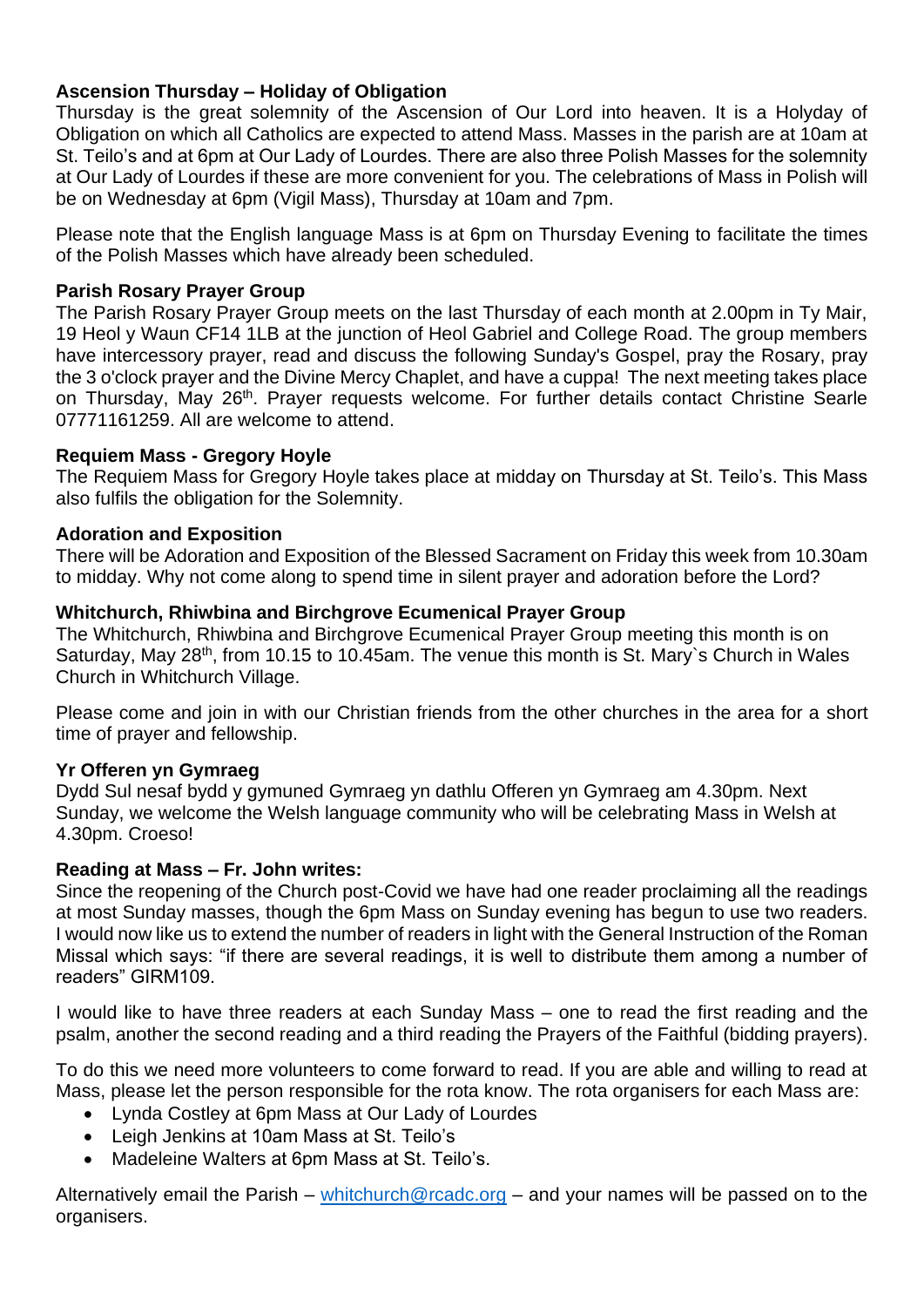## **Act of Spiritual Communion**

A number of parishioners have asked why we no longer say the Act of Spiritual Communion during the Mass. Canon Isaac began this practice at the beginning of lockdown as a way of encouraging those who could not attend Mass to pray with him. This continued after the church opened up for worship as there were still many parishioners unable to attend when we had restricted spaces.

However, with the encouragement of the Bishops' Conference of England and Wales for all who can to return to Mass and with the reintroduction of the obligation associated with attending Mass on Sundays and Holydays (or their Vigil Masses) we are expected to assume that the majority of people are at Mass.

It is a good pious practice for those unable to receive Holy Communion due to sickness, incapacity, unrepented sins etc. to pray an Act of Spiritual Communion, but it is not a part of the celebration of Mass itself where reception of communion is the fullest way to take part.

If you are unable to receive Holy Communion, you are welcome to pray the prayer when the congregation are receiving Communion. It is reprinted below for those who wish to keep a copy for future use.

## **St. Alphonsus Liguori's Act of Spiritual Communion:**

My Jesus, I believe that You are present in the Most Holy Sacrament. I love You above all things, and I desire to receive You into my soul. Since I cannot at this moment receive You sacramentally, come at least spiritually into my heart. I embrace You as if You were already there and unite myself wholly to You. Never permit me to be separated from You.

**AMEN.**

## **Catholic People**

The May edition of the Archdiocesan Newspaper 'Catholic People' is now available. You can read it here – <https://rcadc.org/wp-content/uploads/2018/10/Cardiff-May-2022.pdf>

## **Christ the King Primary School – Nursery Applications for January 2023**

For parents of children born between 01/09/2019 and 31/03/2020. The application system opens on Monday, June 6th and closes Monday, July 4th for children starting nursery in January 2023.

Applications will be available on the school website under the Key Information tab and then select Admissions:<https://www.christthekingcathprm.co.uk/admissions/> . If you would prefer, the school can post an application out to you. Please contact the school office at [christthekingprm@cardiff.gov.uk](mailto:christthekingprm@cardiff.gov.uk) to request a hard copy.

#### **Rest in Peace**



In your mercy, please pray for the repose of the souls of those who have died recently. We remember Fr. Christopher Delaney OSB. A Memorial Mass for the repose of the soul of Fr. Delaney will be held at 7pm on Friday, May 27<sup>th</sup> at St. Mary of the Angels Church, Canton. We also pray for Margaret Panayi and Gregory Hoyle whose funeral

arrangements are outlined elsewhere in the newsletter.

Please also pray for the repose of the souls of those whose anniversaries occur at this time: Dolores Freeman, Shirley Summers, Mabel Foley, Janet Parsons, Martha O'Brien, Kenneth Higgins, John Tucker, Ellen Beardsall, Winifred Osborne, Margaret Bryan, Ann Aherne, Albert Tarr, Edith Trott, Elizabeth Chidlow, Elizabeth Mascetti, Vincent Burfitt, Daniel Drake, Trevor Caley, Mario Decaro, Margaret O'Brien, Clemencia Byrne, Sylvia James, Henry Robertson and Gwendoline Rogers.